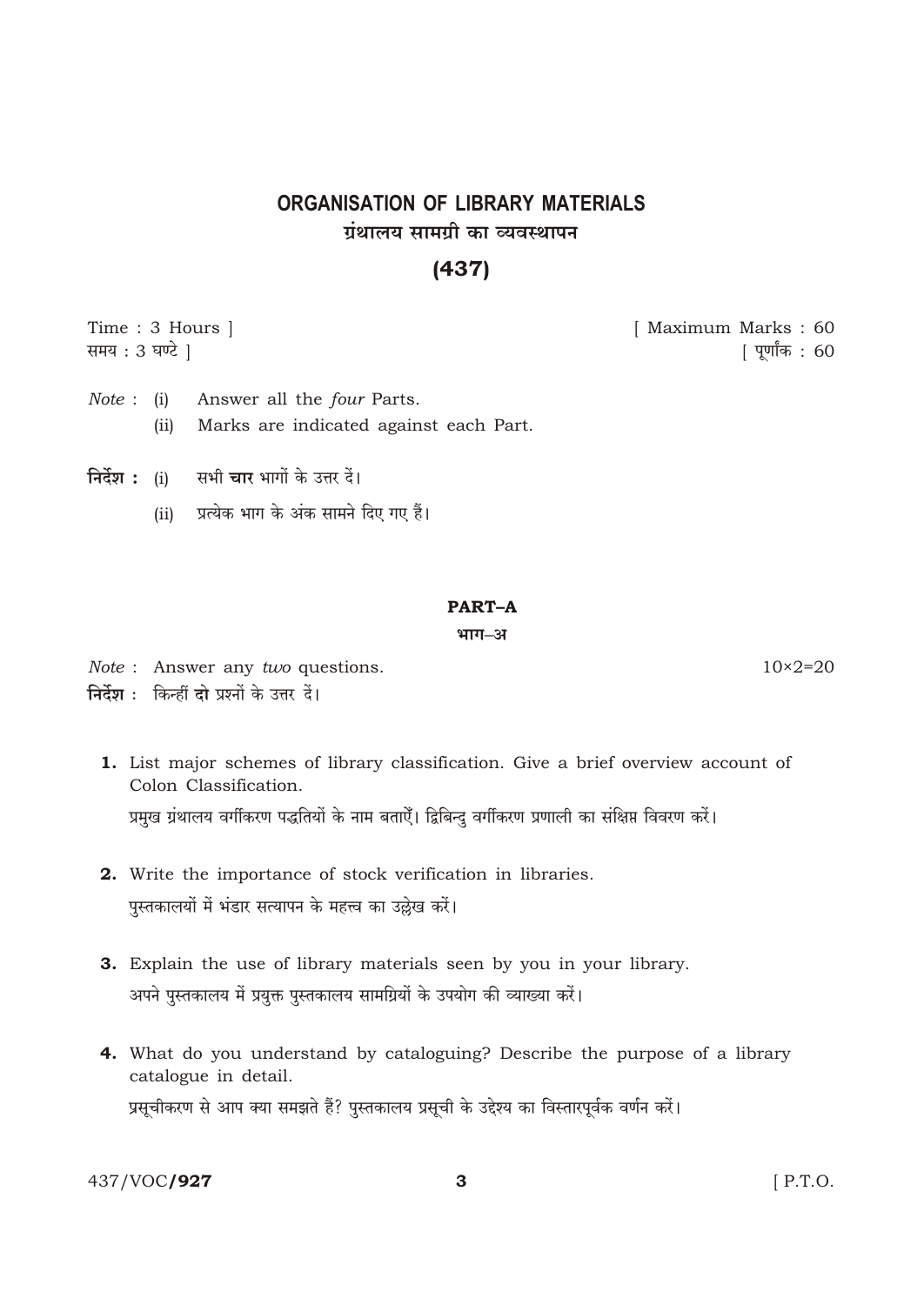### **PART-B**

भाग–ब

Note: Answer any four questions.

 $5 \times 4 = 20$ 

 $1 \times 10 = 10$ 

- निर्देश : किन्हीं चार प्रश्नों के उत्तर दें।
	- 5. What do you mean by Call Number? Differentiate between Call Number and Class Number.

आह्वान संख्या से आप क्या समझते हैं? आह्वान संख्या तथा वर्ग संख्या के बीच अंतर स्पष्ट करें।

- 6. Write different stacking methods. स्टैकिंग की विभिन्न विधियों का वर्णन करें।
- 7. Discuss the qualities of a good notation. उत्तम अंकन के गुणों की चर्चा करें।
- 8. What are the areas of responsibility of the maintenance section? रख-रखाव अनुभाग के दायित्व के क्षेत्रों का उल्लेख करें।
- 9. What is a catalogue card? Discuss with the help of a sample entry. प्रसूची पत्रक क्या है? सैंपल संलेख बनाकर इसका विवरण दें।
- 10. Why do some libraries adopt the broken order for arrangement of books in the stacks?

स्टैक में पुस्तकों के व्यवस्थापन के लिए कुछ पुस्तकालयों में खण्डित-क्रम क्यों अपनाया जाता है?

## **PART-C**

#### भाग–स

Note : Answer any ten questions. निर्देश : किन्हीं दस प्रश्नों के उत्तर दें।

- 11. What are different kinds of multisensory materials? बहु-संवेदी सामग्रियों के विभिन्न प्रकार क्या हैं?
- 12. What is notation? अंकन क्या है?

# 437/VOC/927

 $\overline{\mathbf{A}}$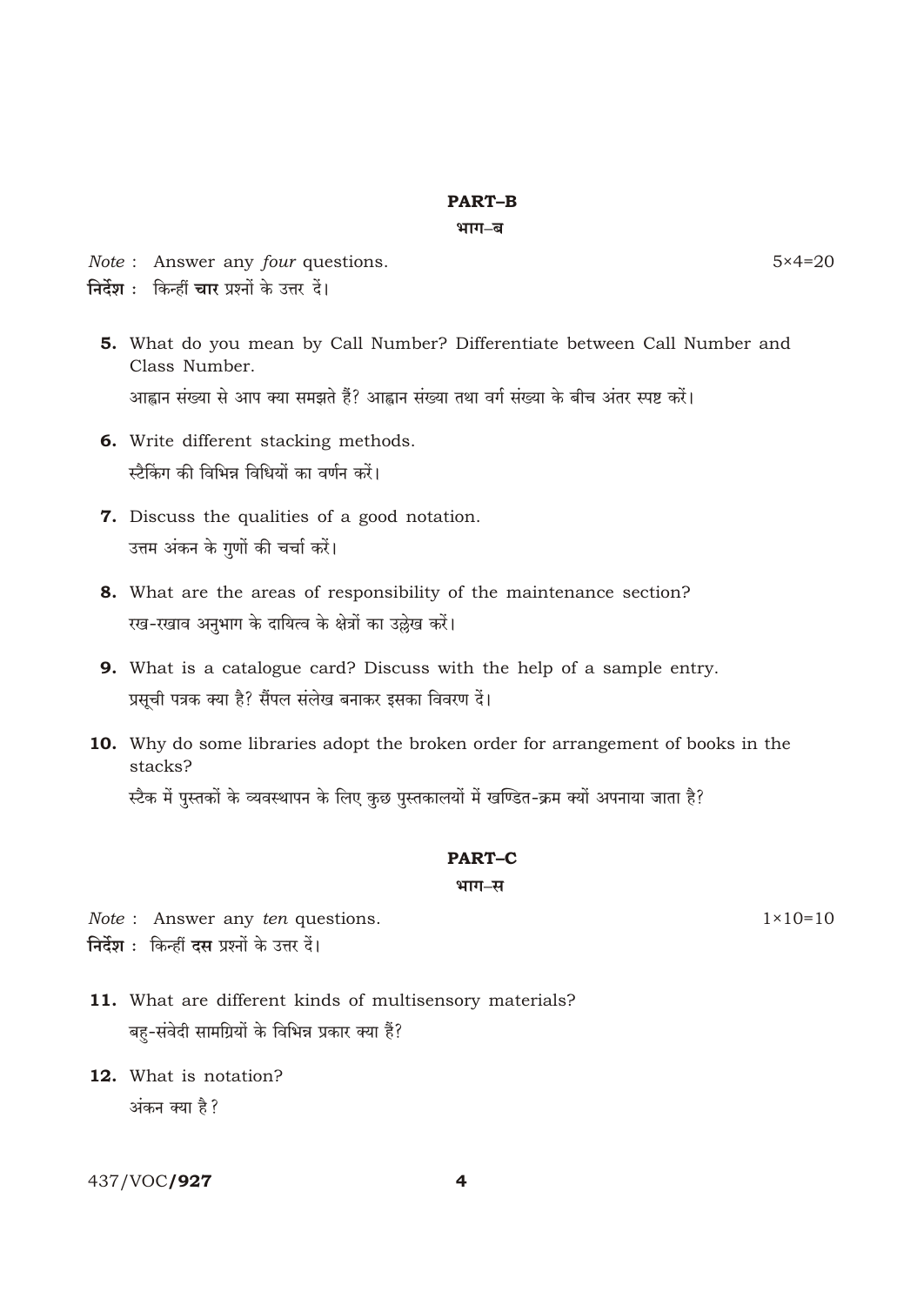- 13. What is the standard size of newspaper? समाचार-पत्र का मानक आकार बताएँ।
- 14. What is the necessity of library binding? पुस्तकालय-जिल्दसाज़ी की आवश्यकता क्यों है?
- 15. Who are the enemies of books? पुस्तकों के शत्रु कौन हैं?
- 16. What is the difference between open-access and closed-access system? मुक्त-अभिगम प्रणाली और अवरुद्ध-अभिगम प्रणाली के बीच अंतर बताएँ।
- 17. What is the facet formula for book number in Colon classification? कोलन वर्गीकरण में पस्तक संख्या के पक्ष-परिसत्र का उल्लेख करें।
- 18. Mention the size of the card catalogue. प्रसूची पत्रक का आकार बताएँ।
- 19. What is the frequency of periodicals? पत्रिकाओं की प्रकाशनावधि क्या है?
- 20. How is sheaf catalogue different from card catalogue? शीफ कैटलॉग किस प्रकार कार्ड प्रसूची से भिन्न है?
- 21. What do you mean by shelf-list? शेल्फ-लिस्ट से आप क्या समझते हैं?
- 22. What is a class number? वर्ग संख्या क्या है?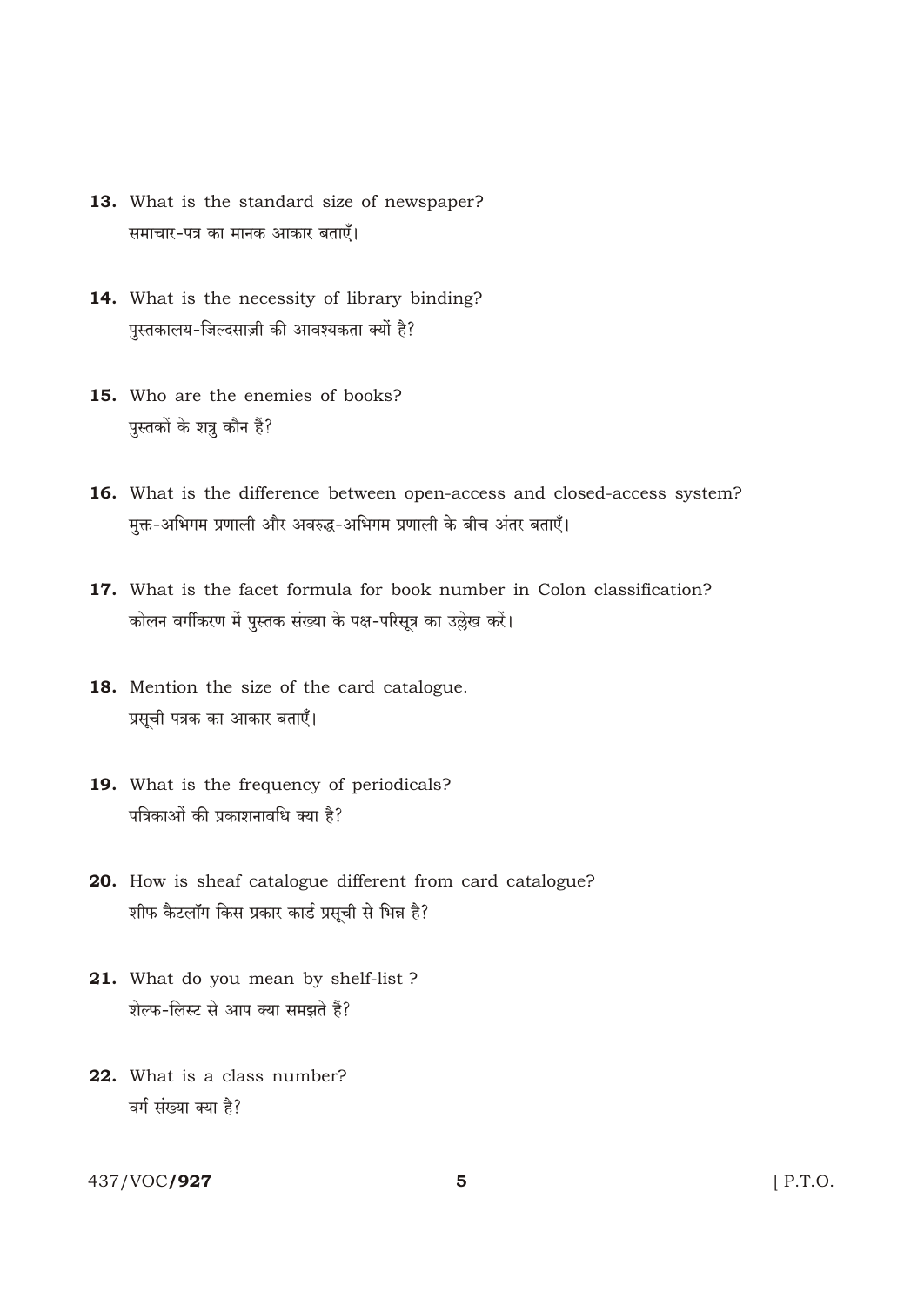- 23. What is a reference book? संदर्भ पुस्तक क्या है?
- 24. What is the role of the photoduplicating machine? फोटोप्रतिलिपीकरण मशीन की भूमिका का उल्लेख करें।
- 25. What is a map? मानचित्र क्या है?

#### **PART-D**

भाग–द

### Note:

- (i) Answer all questions.
- (ii) Write 'Yes' or 'No' in the answer-book.

 $\frac{1}{2} \times 20 = 10$ 

## निर्देश $\cdot$

- $(i)$  सभी प्रश्नों के उत्तर दें।
- (ii) उत्तर-पुस्तिका में 'हाँ' या 'नहीं' लिखें।
- 26. Class Number is the number by which the reader calls the book. वर्ग संख्या ऐसी संख्या है जिसके द्वारा पाठक पुस्तक का आह्वान करता है।
- 27. Twentieth edition of DDC is having two volumes. डी० डी० सी० के बीसवें संस्करण में दो खंण्ड हैं।
- 28. In addition to main classes, CC is supplemented by standard subdivisions, geographical divisions, language and literature divisions. मुख्य वर्गों के अतिरिक्त कोलन वर्गीकरण(CC) में अनुपूरक के रूप में मानक उपविभाजन, भौगोलिक विभाजन, भाषा एवं साहित्य विभाजन का प्रयोग हुआ है।
- 29. DDC was published for the first time in 1976. डी० डी० सी० पहली बार 1976 में प्रकाशित हुआ था।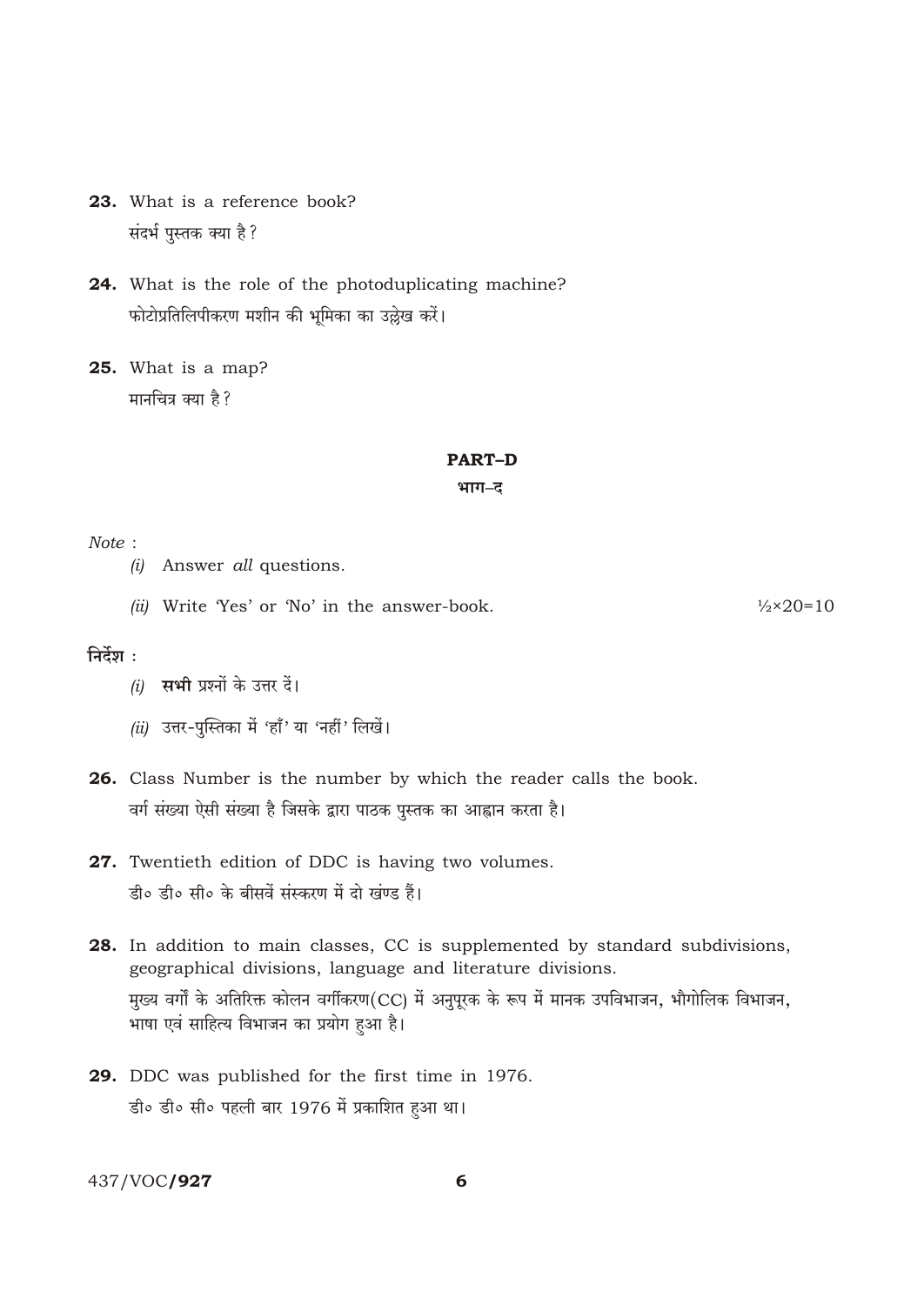- 30. Shelf classification is the classification, which is designed for use in arranging books on shelves. शेल्फ वर्गीकरण ऐसा वर्गीकरण है जिसका उपयोग निधानियों पर पुस्तकें व्यवस्थित करने के लिए है।
- 31. Notation serves as a shorthand sign. अंकन शॉर्टहैण्ड संकेत के रूप में कार्य करता है।
- 32. The library catalogue informs the users about what kind of documents are available in the library and where they are located. पुस्तकालय प्रसूची उपभोक्ताओं को इस बात की सूचना देती है कि पुस्तकालय में किस प्रकार के प्रलेख उपलब्ध हैं और वे कहाँ रखे गए हैं।
- 33. Catalogue code is a set of rules for guidance of cataloguers in preparing entries for a catalogue.

प्रसूचीकरण संहिता नियमों का समुच्चय है जिसे पुस्तकालय प्रसूची के लिए संलेखों के निर्माण हेतु, प्रसूचीकारों के मार्गदर्शन के लिए बनाया जाता है।

- 34. Cataloguing is the process of preparation of catalogue entries. प्रसूचीकरण प्रसूची संलेखों को तैयार करने की प्रक्रिया है।
- 35. Dictionary catalogue is a catalogue in which the entries are arranged in classified order of subjects. कोश प्रसूची एक ऐसी प्रसूची है जिसमें संलेखों को विषयों के वर्गीकृत क्रम में रखा जाता है।
- 36. Step-type, pigeon-hole type and inclined type of display methods are used for book display. सीढ़ी-नुमा, खाना-नुमा और अभिनत-नुमा प्रदर्शन विधियों का उपयोग पुस्तकों के प्रदर्शन के लिए किया जाता है।
- 37. In step-type racks, each step is about 2 inches deep and 6 inches high. सीढ़ी-नुमा रैकों में प्रत्येक चरण 2 इंच गहरा एवं 6 इंच ऊँचा होता है।
- **38.** The height and width of the pigeon-hole are 7.5 feet and 6 feet respectively and the depth is about one foot. कोष्ठनुमा खानों की ऊँचाई और चौड़ाई 7.5 फीट और 6 फीट होती है और गहराई लगभग एक फुट होती है।